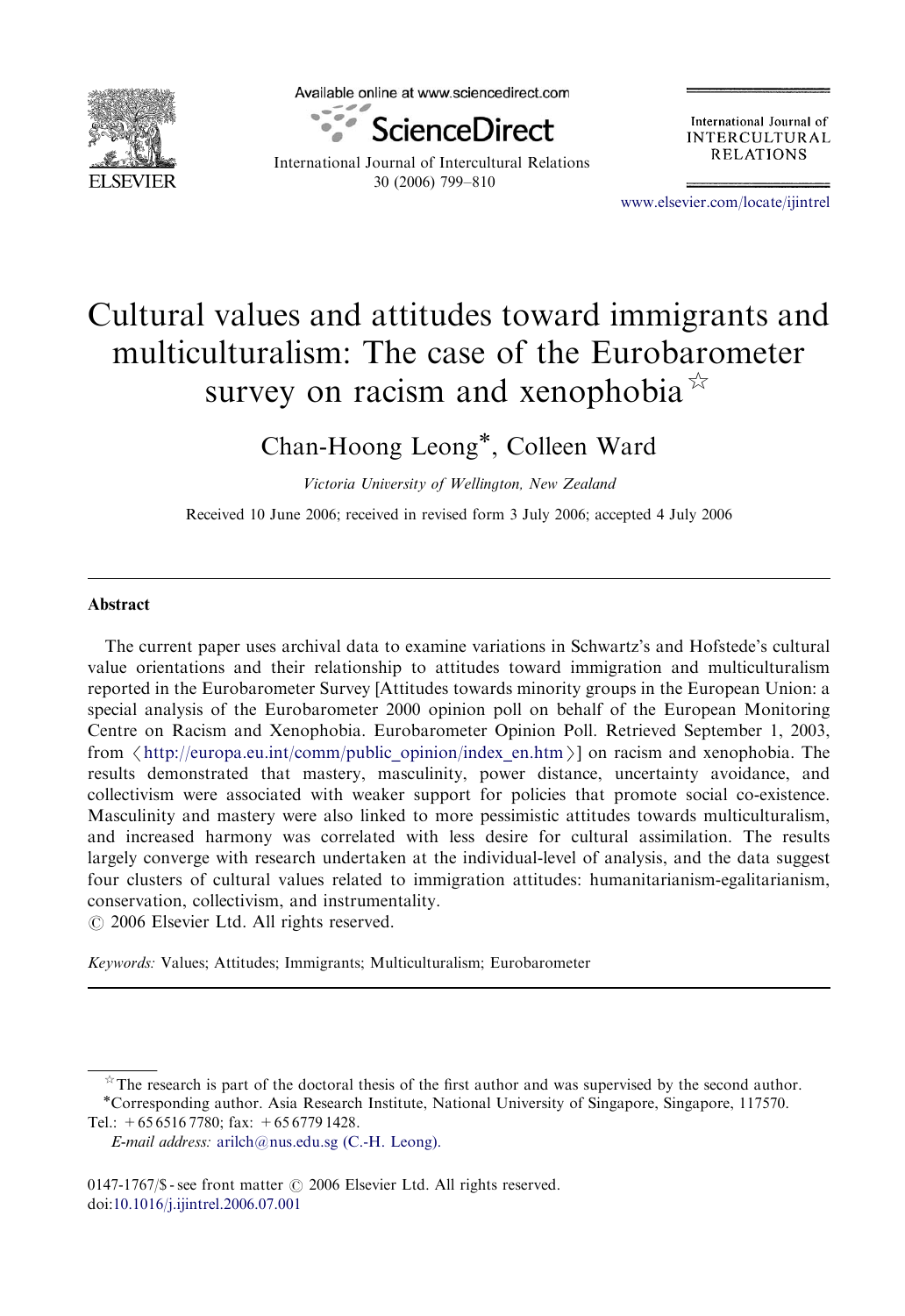## 1. Introduction

Values have played a small but significant role in acculturation research, particularly in those investigations that have examined the experiences of sojourners and immigrants. Studies have explored value changes across acculturating groups [\(Rosenthal, Bell,](#page--1-0) [Demetriou, & Efklides, 1989\)](#page--1-0), value discrepancies between generations in immigrant families [\(Moon & Pearl, 1991](#page--1-0)) and the influence of value discrepancies between parents and children ([Lin, 2005\)](#page--1-0) and between heritage and host cultures [\(Kurman](#page--1-0) [& Ronen-Eilon,](#page--1-0) [2004](#page--1-0); [Ward](#page--1-0) & [Searle, 1991](#page--1-0)) on the psychological and sociocultural adaptation of short and long term migrants. Values have received far less attention, however, in acculturation research on intergroup relations undertaken with members of host societies.

Related research on symbolic racism has linked two value domains to attitudes toward ethnic outgroups. The first is Humanitarianism-Egalitarianism (HE), and the second is Conservatism. Those who ascribe to HE values are sensitive to the difficulties experienced by disadvantaged groups, are more likely to support affirmative action programs, are more receptive to diversity and are less prejudiced towards minority groups ([Federico &](#page--1-0) [Sidanius, 2002;](#page--1-0) [Rabinowitz, Wittig, von Braun, Franke,](#page--1-0) [& Zander-Music, 2005](#page--1-0)). In contrast, people who hold conservative values are more likely to display prejudice and negative attitudes toward minority groups ([Lambert & Chasteen, 1997](#page--1-0)). These patterns are also observed in studies that have specifically examined attitudes toward immigrants. Endorsement of benevolent and universalistic values are linked to more positive attitudes toward immigrants [\(Leong, 2005](#page--1-0)) while conservatism is associated with a desire to reduce immigration ([Beaton, Tougas, Clayton, & Perrino, 2003\)](#page--1-0).

Beyond these studies, theory and research arising from cross-cultural psychology suggests that collectivist value orientations may also be associated with outgroup attitudes. [Triandis \(1989\)](#page--1-0) has argued that fewer distinctions are made between ingroups and outgroups by individualists/idiocentrics than collectivists/allocentrics. [Lee and Ward](#page--1-0) [\(1998\)](#page--1-0) found that collectivists/allocentrics display more ethno-centric biases, and [de Vries](#page--1-0) [\(2002\)](#page--1-0) reported that collectivism predicts ethnic supremacy aspirations.

Finally, personality research and cross-cultural studies of gender stereotyping may offer additional insights into attitudes toward ethnic groups, including migrants. Stereotypically masculine traits have been linked to dominance, competitiveness, mastery, achievement and a task orientation. In contrast, feminine characteristics have been defined in terms of warmth, nurturance, compassion and an interpersonal orientation ([Lippa, 2001;](#page--1-0) [Olds &](#page--1-0) [Shaver, 1980](#page--1-0)). When the two domains are viewed as opposite, rather than orthogonal, clusters of traits, each domain is seen as lacking the traits and characteristics defining the other (Spence  $\&$  Helmreich, 1978). On the basis of this distinction, we expect individuals from masculine cultures, which are characterized by competitiveness and instrumentality and lacking in warmth and interpersonal concern, to display more negative attitudes toward members of ethnic outgroups than individuals from feminine cultures (Williams  $\&$ [Best, 1990\)](#page--1-0).

Although these studies have corroborated the link between values and attitudes, the results have been confined to an individual level of analysis. Far less is known about the relationship between cultural-level values and reception of immigrants. As immigration is increasing on a worldwide basis, and 175 million people now live outside their country of origin, this is a significant limitation in acculturation research ([United Nations, 2002](#page--1-0)). This paper is a response to that limitation. The research presented here explores the relations